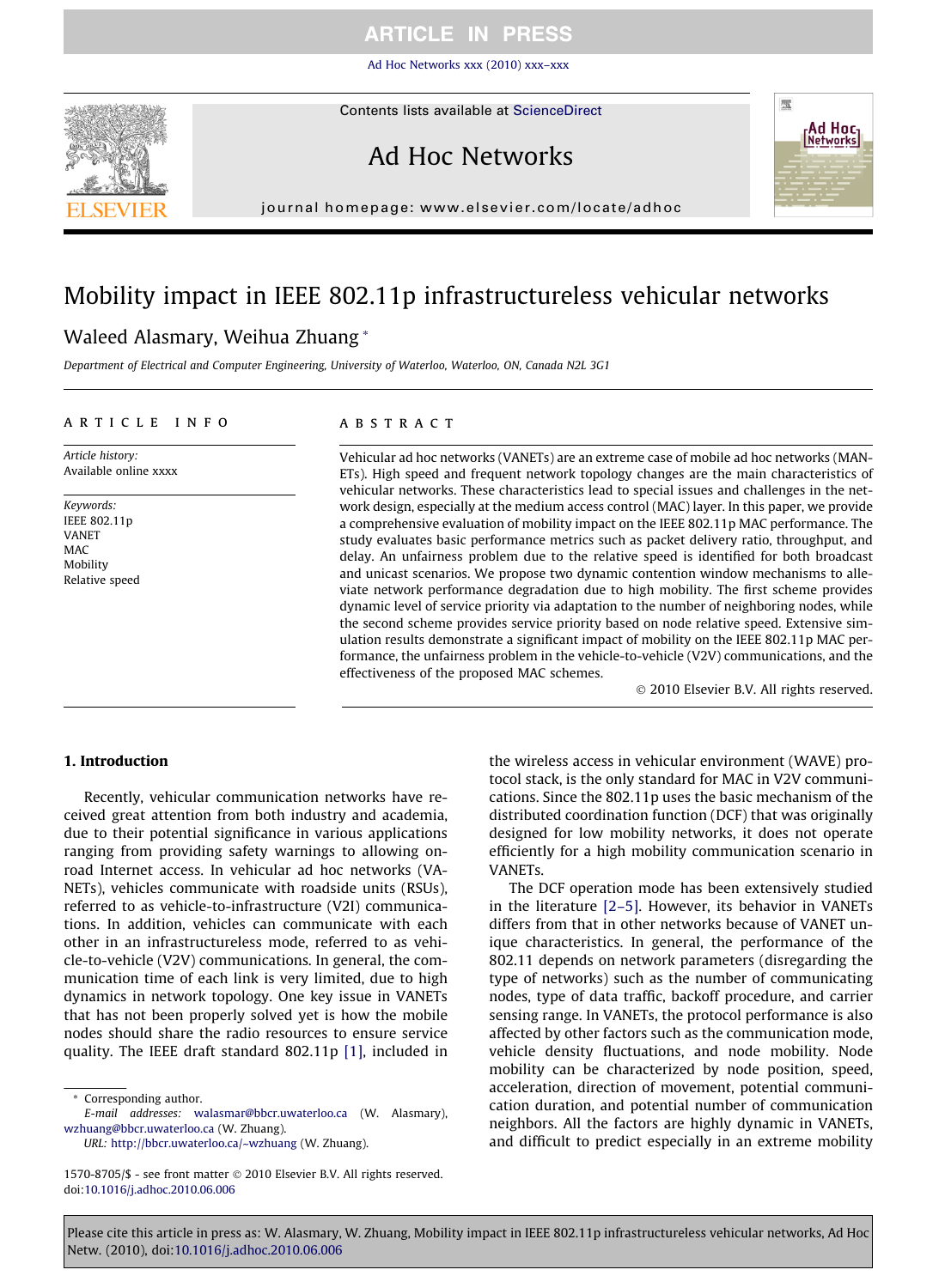case. The IEEE 802.11p provides different levels of service priority based on traffic type, but does not address any of the preceding mobility factors.

The problem of fairness due to nodes having different speeds is intuitively explained in [\[11\]](#page-7-0) for a V2I communication scenario. Basically, mobile nodes have different resident times in the coverage area of an RSU. The standard IEEE 802.11p does not take into consideration the resident time of each node. Moreover, if mobile nodes have different mobility characteristics (e.g., extremely high and low speeds), they do not have similar chances of channel access and, therefore, a fairness problem exists. Fig. 1a illustrates an example of the fairness problem in V2I communications for two mobile nodes. Similarly, an unfairness problem due to relative speed exists in a V2V communication scenario. Fig. 1b illustrates a simple case for three nodes communicating in a V2V mode. Node A moves with a similar speed as the sending node while node B moves with a much higher speed. It can be seen that, after some time, node B will be out of the active communication range while A can still communicate with the sending node. Due to the impact of relative speed in V2V communications, an effective MAC protocol should provide priority to node B to transmit before it moves out of the communication range.

In this paper, we define mobility metrics and study mobility impact on the performance of the IEEE 802.11p MAC protocol. Two new solutions are proposed for adapting the MAC protocol to the vehicular environment by providing different service priorities to nodes based on their mobility parameters. Numerical results show a significant impact of mobility on the node channel access time, and the effectiveness of the newly proposed solutions.

#### 2. Related work

Even though the IEEE 802.11p has been extensively studied [\[6–10\]](#page-7-0), to the best of our knowledge, there is no comprehensive evaluation that reflects the impact of user mobility on the IEEE 802.11p MAC protocol performance, especially for the V2V mode. Moreover, very limited work has been done to enhance the performance of the IEEE 802.11p via adaptation to the mobility factors. A VANET MAC should provide an efficient and fair channel access based on user mobility parameters. In [\[10\]](#page-7-0), simulation results of the IEEE 802.11p standard show that a constant backoff window size does not guarantee the desired throughput in the V2I mode. Similar simulation results supported with analytical means indicate that the IEEE 802.11p suffers from an undesired decrease in throughput and an increase in delay in high node density scenarios [\[6\]](#page-7-0). Stibor et al. [\[7\]](#page-7-0) evaluate the number of potential communication partners and the maximum communication time for a VANET using the IEEE 802.11p standard. In [\[9\]](#page-7-0), the authors study the saturated performance of the 802.11 MAC in a single-hop network. It is shown that the delay requirement is always satisfied while the packet delivery



Fig. 1. The problem of unfairness due to nodes having different velocities.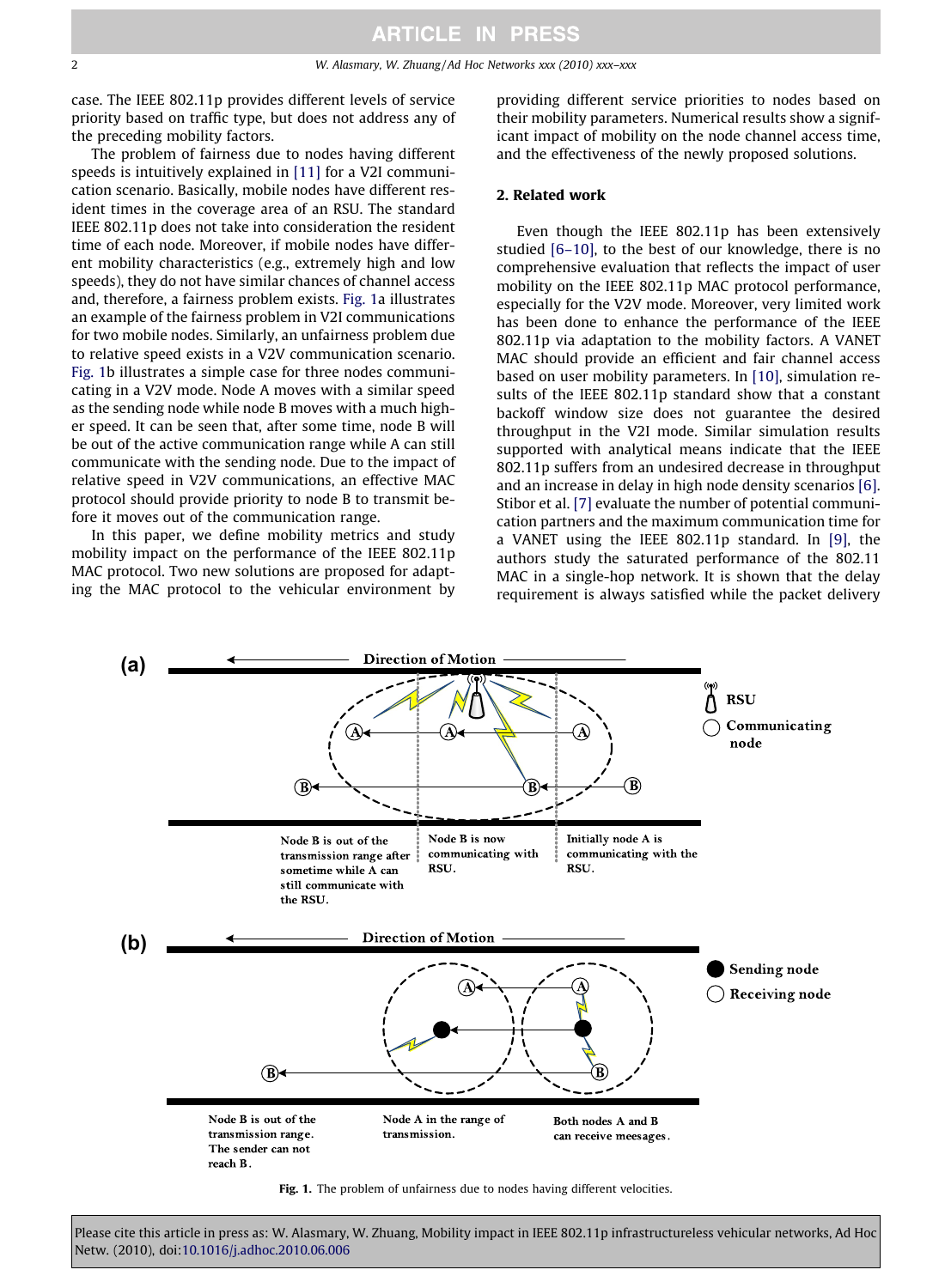<span id="page-2-0"></span>ratio (PDR) decreases dramatically when the number of nodes increases. In [\[11\],](#page-7-0) a modified version of the IEEE 802.11 DCF to enhance fairness is presented for the V2I communications.

#### 3. System model

In the system model under consideration, mobile nodes communicate via a single channel in a pure ad hoc mode. Each node has a unique ID, based on its MAC address. Moreover, vehicle nodes cooperate in the ad hoc mode and relay packets whenever a multihop connection is established. Each node sends its packets to a specific destination according to a routing protocol. Here, we focus on MAC for single-hop transmissions.

Each vehicle is equipped with a Global Positioning System (GPS) receiver that can determine its position and speed. Each node maintains a list of its one-hop neighbors, and periodically broadcasts a HELLO message that includes its location and speed to the neighbors. All the neighboring nodes store the information for a certain time (e.g., 2–3 s [\[7\]\)](#page-7-0). If a node does not hear any information from a previous neighbor for a while, that neighbor will be removed from the neighbor list. At the end of a broadcasting period, each node calculates the total number of its one-hop neighbors, the average speed of itself and its neighbors, and the deviation of its speed from the average. The deviation from the average speed is used in the dynamic priority management in channel access (to be discussed in Section 4). Time is partitioned into frames of a constant duration. Fig. 2 shows the time frame for the periodic broadcasting and the IEEE 802.11p contention-based channel access period. At the beginning of a time frame, a cluster formation is performed. Each cluster is maintained by a clusterhead. A clusterhead broadcasts a message that assigns the mini-slots in the broadcasting period to the clustermembers. Every node that receives the clusterhead's message knows its mini-slot, and is synchronized with the other clustermembers. Therefore, there are no collisions during the HELLO broadcasting period.

#### 4. MAC adaptivity to mobility

Here, we present two priority channel access schemes based on vehicle mobility. Both schemes aims at optimizing the backoff mechanism in the MAC protocol by assigning a dynamic contention window size based on node mobility parameters. The first scheme is a p-persistent carrier sense multiple access with collision avoidance (CSMA/CA) based backoff mechanism, while the second one is a dynamic priority management scheme based on node relative velocity.

#### 4.1. Adaptation to the number of neighboring nodes

To provide adaptivity to the number of neighboring nodes, we model the backoff procedure of the IEEE 802.11p as a p-persistent CSMA/CA. The main difference between the p-persistent 802.11 and the standard IEEE 802.11p protocol is only in the selection of the backoff interval. In the standard protocol, the backoff interval is binary exponential. However, in the p-persistent CSMA/ CA, the backoff interval is based on a geometric distribution with a specific probability of transmission, p. Therefore, the probability that a node stays idle when having a busy medium is  $1 - p$ . The p-persistent CSMA/CA provides a very close approximation to the IEEE 802.11 [\[3,4,12,13\]](#page-7-0), and the memoryless backoff property makes it suitable for the purpose of analysis.

Based on the geometrically distributed backoff time, the probability of having a successful transmission after  $n-1$ failures is

$$
P(X = n) = (1 - p)^{n-1}p, \quad n = 1, 2, \dots,
$$
\n(1)

where *X* is the number of total trials for a successful transmission. Accordingly, based on [\[3,4\],](#page-7-0) the expected value of the random variable X can be used to determine the average contention window size  $\overline{CW}$  as:

$$
E[X] = \sum_{n=1}^{\infty} np(1-p)^{n-1} = \frac{1}{p},
$$
  

$$
\frac{\overline{CW} + 1}{2} = \frac{1}{p}.
$$
 (2)

There are several important probabilities that we should consider. Let M the number of contending nodes, we have

P{no transmissions} =  $(1-p)^M$ , P{only one transmission} =  $Mp(1-p)^{M-1}$ , P{at least one transmission} =  $1 - (1 - p)^M$ .

Then, the probability of a successful transmission,  $P_{\rm s}$ , and the probability of a collision,  $P_c$ , are given by:



Fig. 2. Frame structure with periodic broadcasting of vehicle information.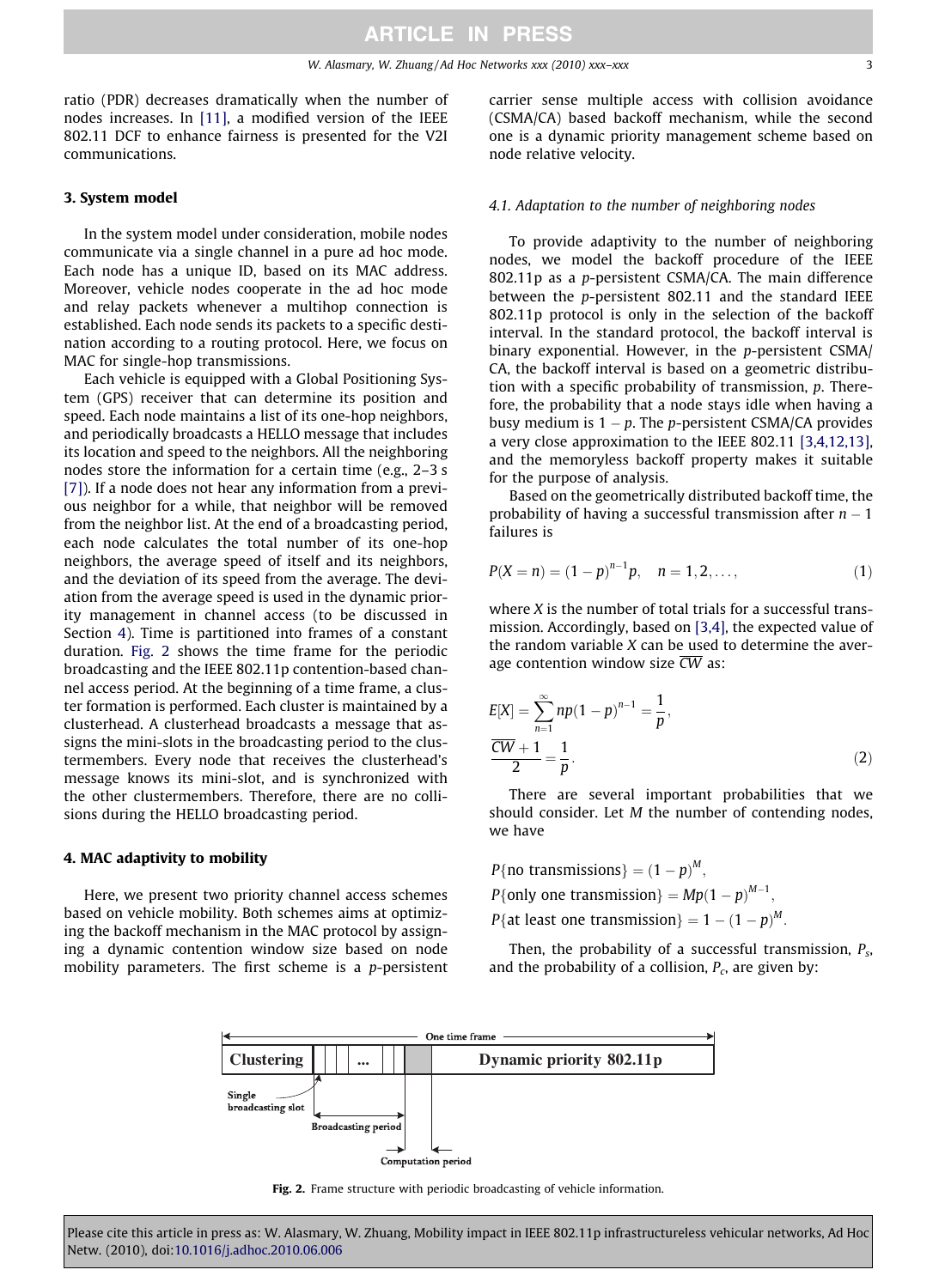#### 4 W. Alasmary, W. Zhuang / Ad Hoc Networks xxx (2010) xxx–xxx

$$
P_s = P\{\text{one node transmits} | \text{at least one node} \tag{3}
$$

has packets to transmit} = 
$$
\frac{Mp(1-p)^{M-1}}{1-(1-p)^M}
$$
, (4)

 $P_c = P\{$ at least two nodes transmit|at least one node (5)  $M-$ 1

has packets to transmit} = 
$$
\frac{1 - (1 - p)^M - Mp(1 - p)^{M-1}}{1 - (1 - p)^M}.
$$
 (6)

In [\[3\],](#page-7-0) a virtual transmission time  $(V_T)$  is defined to be the time interval between two adjacent successful transmissions. It is possible to have a number of collisions in addition to one successful transmission, in a  $V_T$ . Let  $T_i$  denote the idle time during which no node transmits,  $T_s$  the time of a successful transmission, and  $T_c$  the total time of transmission collisions, within a virtual transmission time. Then, we have [\[13\]](#page-7-0)

$$
E[V_T] = E[T_i] + E[T_c] + E[T_s].
$$
\n(7)

For maximum system performance in terms of throughput, the value of  $V_T$  should be minimized. Let L, D and  $\delta$  denote the packet transmission time, the DIFS time, and the slot time, respectively. Based on the probabilities of transmissions and a constant packet time L, mathematical expressions for  $E[T_i]$ ,  $E[T_c]$ ,  $E[T_s]$  can be obtained [\[3,13\],](#page-7-0) given by:

$$
E[T_i] = \left[\frac{1 - (1 - p)^M - Mp(1 - p)^{M-1}}{Mp(1 - p)^{M-1}}\right] \left(\frac{1 - p}{Mp}\right) \delta,
$$
  
\n
$$
E[T_c] = \left[\frac{1 - (1 - p)^M - Mp(1 - p)^{M-1}}{Mp(1 - p)^{M-1}}\right] (L + D) \delta,
$$
  
\n
$$
E[T_s] = (L + D) \delta.
$$

By using basic algebra, we have

$$
E[V_T] = \left[ \frac{(L+D) - (L+D-1)(1-p)^M}{Mp(1-p)^{M-1}} \right] \delta.
$$
 (8)

The optimal transmission probability,  $p_{opt}$ , which minimizes the value of  $E[V_T]$ , can be obtained by equating the first derivative of  $E[V_T]$  with respect to p to zero. Given values of  $L$ ,  $D$ , and  $M$ ,  $p_{opt}$  can be numerically computed.

In the proposed MAC protocol, the  $p_{opt}$  value is used to tune the contention window size to reach the desired performance. To that end, each node that wants to transmit should already have the number of one-hop contending nodes, M. With  $p_{opt}$ , a suitable value for the minimum contention window size is assigned based on [\(2\)](#page-2-0).

#### 4.2. Adaptation to vehicle velocity

This proposed MAC scheme uses a relation between the relative speed and the level of service priority. Basically, the deviation of the node speed from the average speed of the neighbors is proportional to the level of channel access priority. In other words, over each constant observation interval, the share of the channel time for a node with the average speed is reduced and that of a node with an extremely low or high speed is increased. In this way, we want to achieve better fairness over a number of the

Table 1

Dynamic service priority assignment based on relative speed.

|                          | Priority              | Access class |
|--------------------------|-----------------------|--------------|
| Small<br>Medium<br>Large | Low<br>Medium<br>High |              |

observation intervals, in terms of how long each node shares the medium based on the estimated time that it spends in the active transmission range.

For a cluster of M nodes contending for the channel, the share of node i accessing the channel is proportional to  $\frac{p_i}{\sum_{j=1}^{M} p_j}$ , where  $p_i$  is the transmission probability of node *i*.

One way to relate the channel access time to the node velocity is to adjust the contention window size to provide service priority. For a transmitting node, *i*, with a velocity,  $V_i$ , the deviation from the average speed,  $d$ , is given by:

$$
d=|V_i-\overline{V}|,
$$

where V is the average speed of the  $(M - 1)$  one-hop neighbors in the cluster.

For simplicity in implementation, vehicles are categorized into different classes based on their speed deviations from the average speed. An example is given in Table 1. Accordingly, each vehicle adjusts the values of the minimum and maximum contention window sizes,  $CW_{min}$  and CWmax, respectively.

#### 5. Performance evaluation

To evaluate mobility impact on the standard IEEE 802.11p and the proposed dynamic priority management schemes, simulations are performed using Network Simulator (NS2) [\[14\]](#page-7-0), version 2.31. The simulations are carried out for a 3-lane highway with a length of 5 km and a width of 10 m per lane. Vehicle velocity varies from 60 to 120 km/h. All vehicles have the same 802.11p MAC parameters. Vehicles move according to the freeway mobility model as described in [\[15\].](#page-7-0)

In all the simulations, the system time is set to 100 s, and the transmission range of each vehicle is 250 m. Vehicles communicate in a V2V mode. Each packet has 1024 bytes and can be transmitted over 500 slots, at a rate of 1.2 Mbps. Channel reuse is permitted in different node clusters. The number of nodes contending for the channel varies from 20 to 250. We set the parameters of the IEEE 802.11p with time slot of  $\delta$  = 13 µs, and SIFS time of 32 µs.

Consider two different communication scenarios in the evaluation. In the first one, each node broadcasts packets to its neighbors. In the second scenario, each node unicast packets to a destination, which may not be a one-hop neighbor. We use the Ad hoc On-Demand Distance Vector (AODV) routing protocol in the unicast scenario. Five minimal contention window sizes are used:  $CW_{min} \in$  ${3,7,15,a,b}$  where a is the value computed using the ppersistent scheme, and  $b$  is the value computed using the velocity adaptive scheme. Three maximal contention window sizes are used:  $CW_{max} \in \{7, 255, 1023\}.$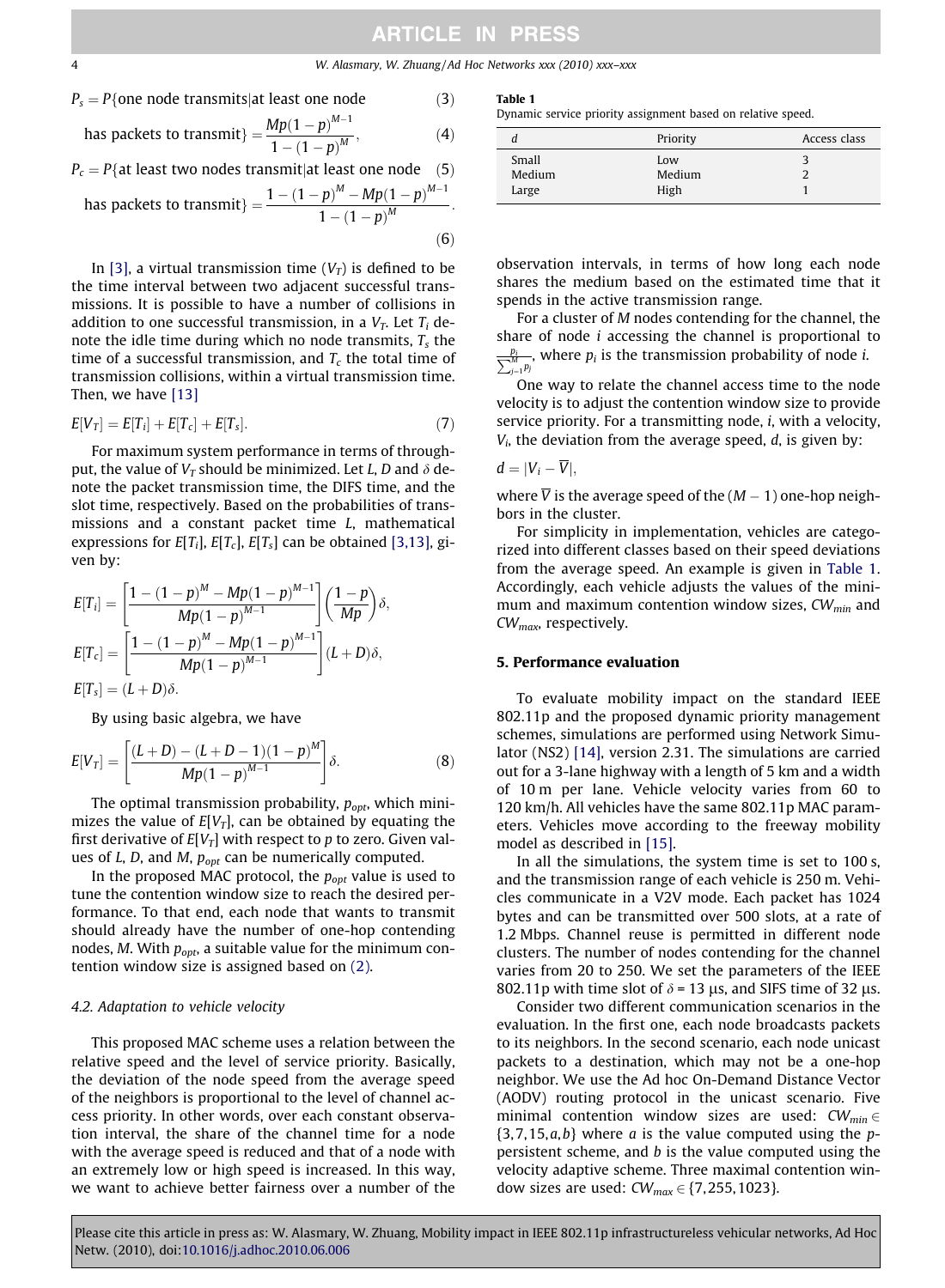For the velocity adaptive MAC, the values for the speed deviation from average speed and the respective channel access priorities are given in Table 2. Accordingly, each node adjusts the values of  $CW_{min}$  and  $CW_{max}$ .

#### 5.1. Mobility and performance metrics

In order to study the mobility impact, we use the communication duration as a mobility metric for network connectivity. We study the communication duration per each pair of nodes as a function of their relative speed and the distance between them. Furthermore, we study the distribution of one-hop neighbors, and the distribution of the communication duration of a link. For two vehicles i and *i*, the link distance *l* and relative speed  $v_r$  are defined as:

$$
\nu_r = |\nu_i - \nu_j|,
$$
  

$$
l = |\mathbf{x}_i - \mathbf{x}_j|,
$$

where  $v_i$  and  $v_j$  are the velocities of vehicles *i* and *j* respectively, and  $x_i$  and  $x_j$  are the x-axis (along the road) positions of vehicles i and j respectively.

The PDR, system throughput, average number of retransmissions per packet, average delay, and Jain fairness index [\[16\]](#page-7-0) are used to measure the network performance at the MAC level. System throughput is the total number of bits successfully transmitted over the system time. These measurements indicate the efficiency of the system in terms of the ratio of delivered packets, the level of contention for channel access, and the level of fairness in channel access.

#### 5.2. Evaluation of mobility impact on the IEEE 802.11p

#### 5.2.1. Broadcast scenario

Table 2

First, we evaluate the number of potential communication neighbors within the transmission range as shown in Fig. 3. It can be seen that the number of neighbors varies and does not follow a specific pattern. However, it is obvious that the distribution shifts to the right when the number of nodes increases. This indicates that, when the number of nodes increases, the connectivity of the network nodes increases.

Fig. 4 shows the cumulative distribution function (CDF) of the communication duration of network links. For more than 40–50% of all occurrences, the communication time is less than 1 s. This indicates that the communication time is very limited due to differences in node velocity.

For the effect of the relative speed on the channel access time, [Fig. 5a](#page-5-0) shows the accumulated fraction of channel access time for different node densities and different relative speeds. It shows that most of the channel time is allocated for the nodes with relative speed less than 1 m/s, and then

Dynamic assignment of parameters according to relative speed.

| Speed deviation $(m/s)$ | Priority      | $CW_{min}$ | $CW_{max}$  |
|-------------------------|---------------|------------|-------------|
| $0 - 3$<br>$3 - 10$     | Low<br>Medium | 15         | 1023<br>255 |
| $10 - 17$               | High          |            |             |



Fig. 3. Probability mass function of the number of neighbors.



Fig. 4. CDF of the communication duration of a link in the broadcast scenario.

the access time decreases with very small fluctuations until it reaches zero at a relative speed higher than 17 m/s. Therefore, the channel access time is unfairly distributed among the contending nodes according to their relative speeds.

In contrast to the impact of the relative speed on the medium access, the distance between a transmitter and a receiver does not have such a huge impact, as shown in [Fig. 5b](#page-5-0). Once a node is in the transmission range of the sender/receiver, it is given a channel time that depends on the other mobility factors. [Fig. 5](#page-5-0)b indicates that, the channel access time is spreaded over the link distance.

#### 5.2.2. Unicast scenario

In the unicast scenario, each vehicle sends its packets via the routing protocol to a destination that may not be a one-hop neighbor. Each source and destination pair is selected randomly. The distribution of the number of communication neighbors for each node is illustrated in Fig. 3, with the same mobility scenario. However, the effect of the other mobility factors on the MAC performance differs as follows. First, we evaluate the CDF of the link communication duration for different node densities. [Fig. 6a](#page-5-0)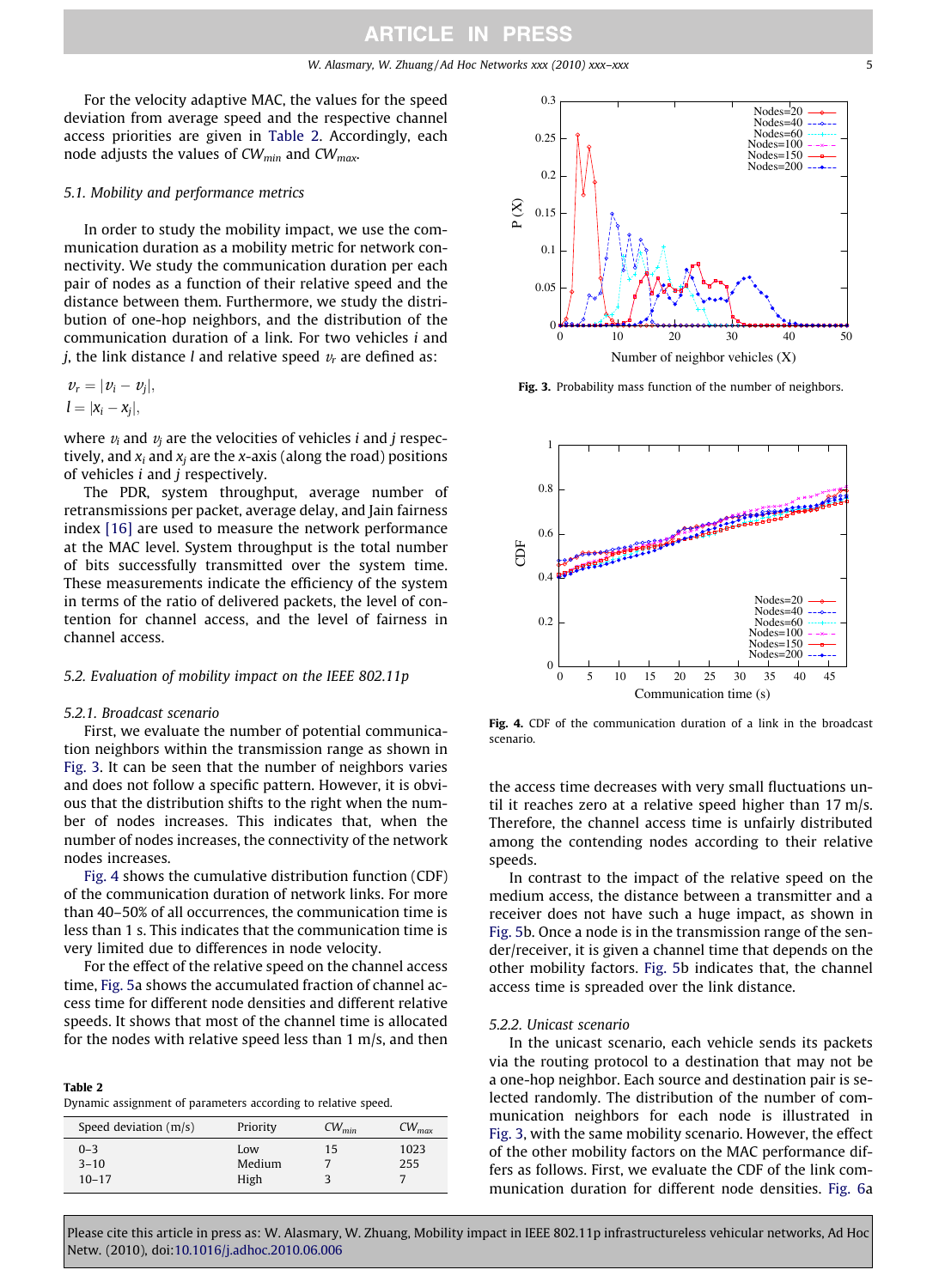<span id="page-5-0"></span>6 W. Alasmary, W. Zhuang / Ad Hoc Networks xxx (2010) xxx–xxx



(a) Accumulated fraction of access time versus relative speed.



Fig. 5. Evaluation of channel access time in the broadcast scenario.

shows the CDF of the link communication duration in the unicast scenario. Among 38–45% of all occurrences, vehicles have less than 1 s to communicate. Moreover, vehicles with a relative speed less than 1 m/s receive the most of the channel time as Fig. 6b shows. Also, node position does not have a great impact on the medium access as in Fig. 7. The channel access time is spreaded over the link distance. However, the channel access time tends to a fraction of time less than 0.004 at link distance of 50 m or lower, and forms a bell shape at a link distance of 100–150 m. However, once a node is in the transmission range of the sender/receiver, it is given a channel time that depends on the other mobility factors.

#### 5.3. IEEE 802.11p performance evaluation

In the previous subsection, we provide performance evaluation of the IEEE 802.11p MAC from the perspective of mobility impact. Here, different performance metrics are used to evaluate the performance in V2V communications. In the following, we focus on the scenario that each node sends its packets to a destination in the unicast mode. First we measure the PDR for different access categories, as shown in [Fig. 8](#page-6-0)a. The PDR starts at a high value. However,



(b) Accumulated fraction of access time versus relative speed.

Fig. 6. Mobility impact at the MAC layer in the unicast scenario.



Fig. 7. Accumulated fraction of access time versus distance.

when the number of nodes increases, the PDR drops to below 75% due to the frequent network partitions and lack of adaptivity to mobility factors in MAC. Collisions occur in the unicast scenario because of the hidden terminal problem and/or exceeding the number of retransmission limits of the MAC protocol (which is 7 in the IEEE 802.11p). The average number of retransmissions per packet is low with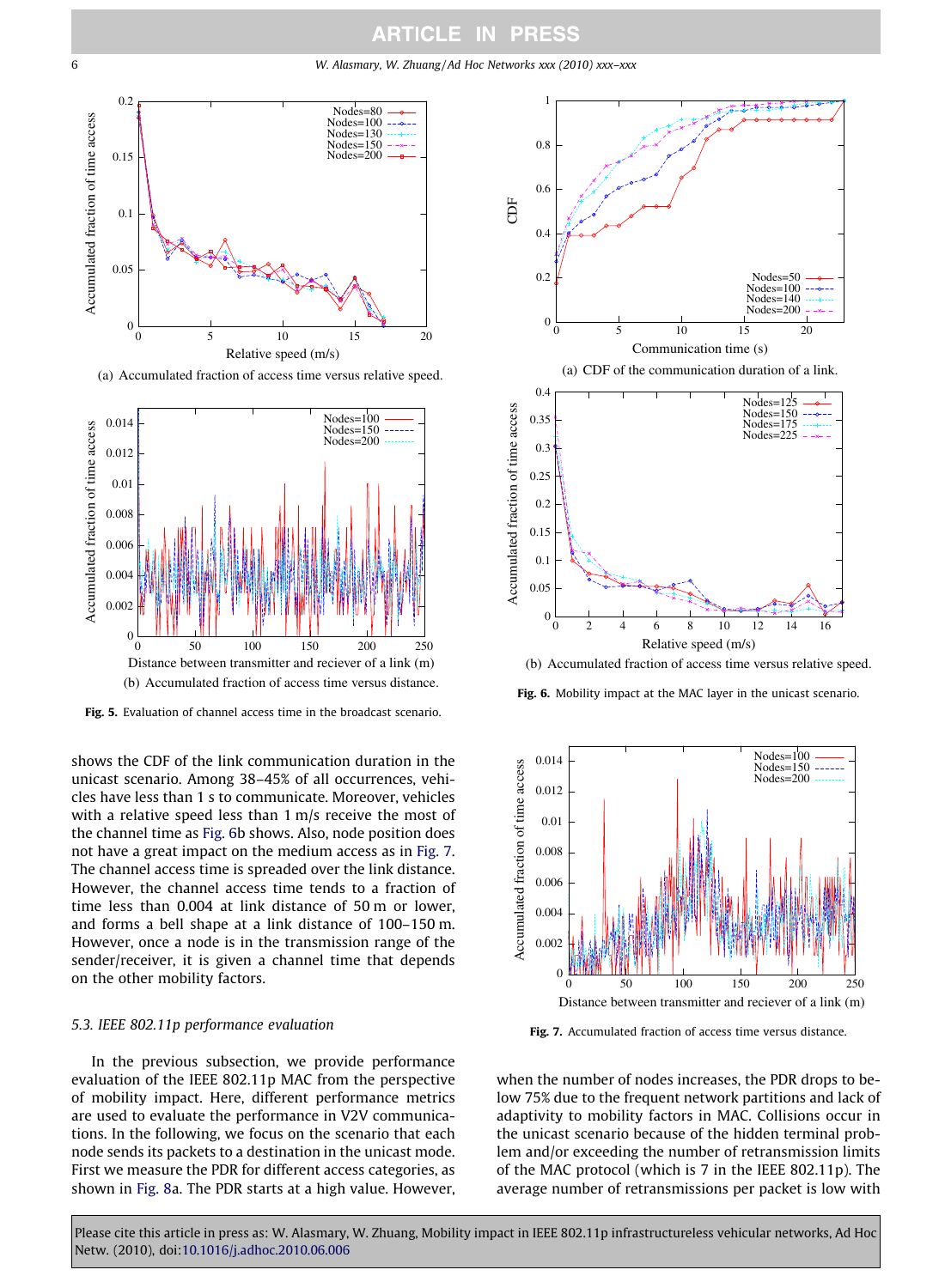W. Alasmary, W. Zhuang/Ad Hoc Networks xxx (2010) xxx-xxx

<span id="page-6-0"></span>

Fig. 8. Performance of the IEEE 802.11p and the dynamic priority schemes.

a small number of nodes, but increases drastically from 50 nodes, as in Fig. 8b. A large number of retransmissions indicates that the level of contention on channel access is severe.

Fig. 9a shows that the throughput of the system increases as the number of nodes increases. This is a normal behavior of the network since more transmitting nodes leads to more delivered packets. Fig. 9b shows that the per-hop delay of the successfully delivered packets at the MAC level is under 0.4 ms.

Interestingly, Jain fairness index [\[16\]](#page-7-0) indicates poor fairness at a low number of nodes, as shown in Fig. 10. This is due to the frequent fragmentation of the network which causes some nodes to have less connectivity than the others. At a higher node density, the fairness index increases. It is obvious in Fig. 10 that all the three contention window sizes of the standard IEEE 802.11p reveal a similar fairness behavior. This is due to the absence of the mobility consideration in the IEEE 802.11p.

#### 5.4. Performance evaluation of the adaptive schemes

Fig. 8a shows that the p-persistent MAC protocol results in a higher PDR than the IEEE 802.11p standard. Allowing



Fig. 9. Performance of the IEEE 802.11p and the dynamic priority schemes.



Fig. 10. Jain fairness index.

different service priorities based on the neighbor number shows obvious alleviation of the number of dropped packets. The average number of retransmissions in the pro-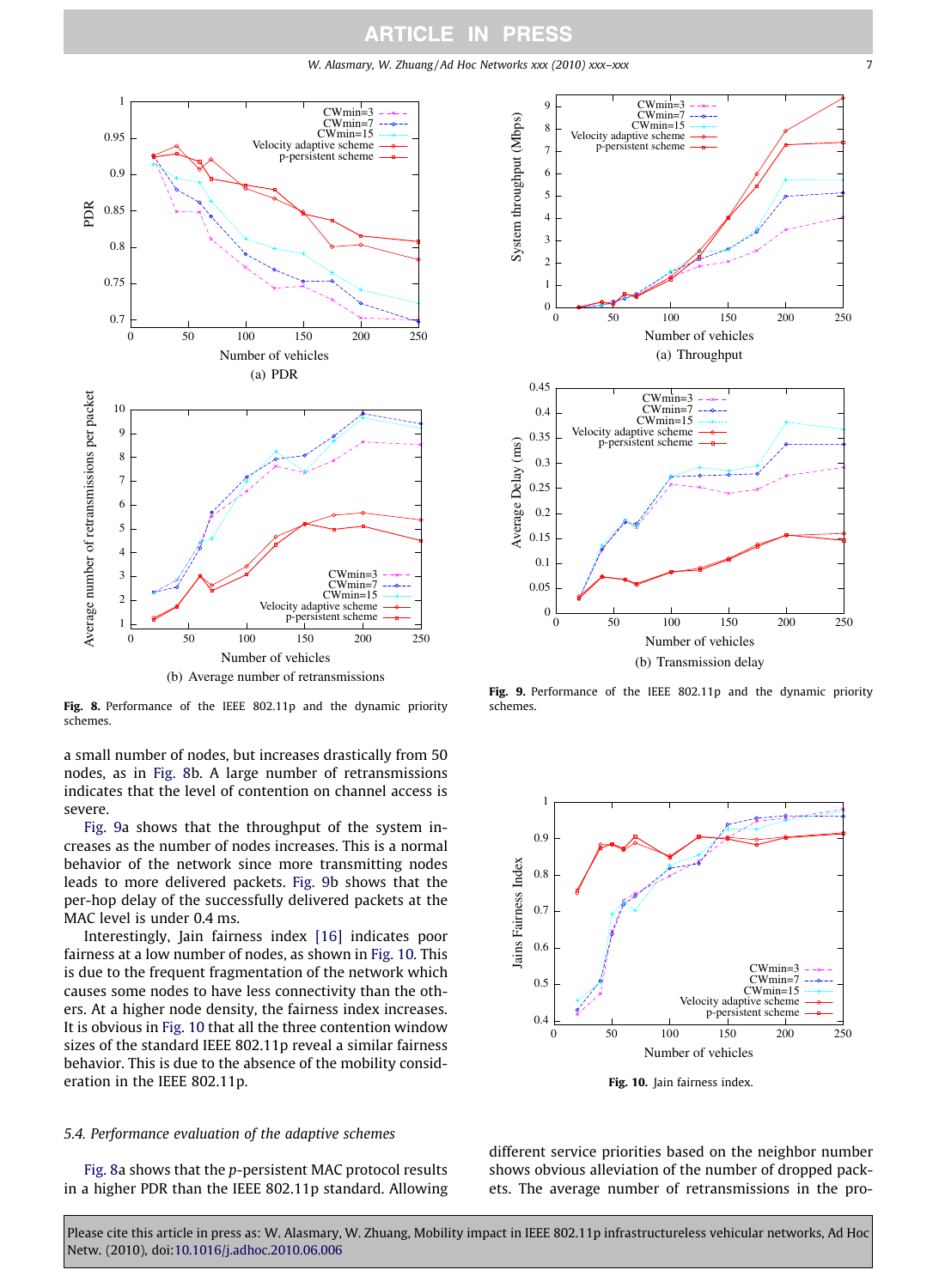<span id="page-7-0"></span>posed p-persistent MAC protocol is lower than that in the IEEE 802.11p, as in [Fig. 8b](#page-6-0). As the severity of contention on channel access is significantly reduced, the number of collisions is reduced. The p-persistent scheme reveals close performance to that of the IEEE 802.11p in terms of throughput with number of node not larger than 125 as shown in [Fig. 9](#page-6-0)a. However, at a node number of 150 or higher, the p-persistent scheme outperforms the IEEE 802.11p. The average transmission delay over each hop is significantly reduced with a maximum value of 0.15 ms as [Fig. 9](#page-6-0)b shows.

Even though the velocity adaptive MAC does not use the exact relative velocity between vehicles, simulation results show performance improvement in terms of PDR and the number of retransmissions as can be seen in [Fig. 8.](#page-6-0) The main improvement is that the protocol reduces the number of high priority packets that cause packets collisions [6] and alleviates the network performance degradation. The velocity adaptive scheme outperforms both the p-persistent scheme and the IEEE 802.11p standard in terms of system throughput at a node number of 150 or higher. The average transmission delay is improved over that of the IEEE 802.11p, as [Fig. 9](#page-6-0)a shows.

Interestingly, [Fig. 10](#page-6-0) shows that the two proposed schemes achieve better fairness at a node number less than 150 nodes, in comparison with IEEE 802.11p. For the number of nodes equal to 150, 200, and 250, the IEEE 802.11p provides slightly better fairness.

Overall, both newly proposed schemes outperform the IEEE 802.11p. However, the two schemes have similar performance, each providing better performance in certain scenarios, due to the fact that each MAC protocol is adaptive to one of the significant mobility parameters. For the packet delivery ratio, when the node number is large, the p-persistent scheme performs better than the velocity adaptive scheme. For system throughput and the number of retransmissions, the velocity adaptive scheme outperforms the p-persistent scheme at the node number of 80 or higher as in [Figs. 8b and 9](#page-6-0)a. Both schemes reduce the level of contention by reducing the number of high priority packets through the dynamic assignment of service priority. By reducing the contention level, the number of collisions is reduced, the packet dropping rate is decreased, and the throughput is increased. Reducing the level of contention results in better performance than that in the IEEE 802.11p, but to maximize the performance, the MAC protocol should incorporate the other mobility parameters in VANETs.

#### 6. Conclusions and future work

In this paper, we evaluate the impact of mobility on the infrastructureless IEEE 802.11p MAC performance by investigating certain mobility factors. Simulation results show that relative speed has a significant impact on channel access at the MAC layer, disregarding the number of communicating nodes. In addition, the number of onehop neighbors has a significant impact on the degree of contention. As a solution, we propose two dynamic priority schemes to reduce the severity of contention and improve the packet delivery ratio. The first scheme provides priorities based on the number of neighboring nodes, while the second one assigns channel access priority based on relative speed. Both schemes improve the network performance by increasing system throughput, reducing the number of dropped packets, the average transmission delay, and the average number of retransmissions.

Further research is necessary to investigate the performance of the adaptive schemes with respect to more than one mobility factor, and to jointly design the MAC and routing protocols.

#### Acknowledgment

This research was supported by a scholarship from Umm Al-Qura University at Saudi Arabia.

#### References

- [1] Draft amendment to standard for information technology telecommunications and information exchange between systems local and metropolitan area networks specific requirements Part 11: wireless LAN medium access control(MAC) and physical layer specifications Amendment 7: wireless access in vehicular environment, 2007.
- [2] G. Bianchi, Performance analysis of the IEEE 802.11 distributed coordination function, IEEE JSAC 18 (3) (2000) 535–547.
- [3] F. Cali, M. Conti, E. Gregori, Dynamic tuning of the IEEE 802.11 protocol to achieve a theoretical throughput limit, IEEE/ACM Trans. Networking 8 (6) (2000) 799.
- [4] D.J. Deng, C.H. Ke, H.H. Chen, Y.M. Huang, Contention window optimization for IEEE 802.11 DCF access control, IEEE Trans. Wireless Commun. 7 (12) (2008) 5129–5135.
- [5] Y. Xiao, Performance analysis of priority schemes for IEEE 802.11 and IEEE 802.11 e wireless LANs, IEEE Trans. Wireless Commun. 4 (4) (2005) 506–1515.
- [6] S. Eichler, Performance evaluation of the IEEE 802.11p WAVE communication standard, in: Proc. IEEE VTC-Fall, 2007, pp. 2199– 2203.
- [7] L. Stibor, Y. Zang, H.J. Reumerman, Neighborhood evaluation of vehicular ad-hoc network using IEEE 802.11p, in: Proc. European Wireless Conference, 2007.
- [8] T. Murray, M. Cojocari, H. Fu, Measuring the performance of IEEE 802.11p using ns-2 simulator for vehicular networks, in: Proc. IEEE EIT, 2008, pp. 98–503.
- [9] X. Chen, H.H. Refai, X. Ma, On the enhancements to IEEE 802.11 MAC and their suitability for safety-critical applications in VANET, Wireless Commun. Mobile Comput. 9999 (2008) 1530–8677.
- [10] Y. Wang, A. Ahmed, B. Krishnamachari, K. Psounis, IEEE 802.11p performance evaluation and protocol enhancement, in: Proc. IEEE ICVES, 2008, pp. 317–322.
- [11] E. Karamad, F. Ashtiani, A modified 802.11-based MAC scheme to assure fair access for vehicle-to-roadside communications, Comput. Commun. 31 (12) (2008) 2898–2906.
- [12] B. Xiang, M. Yu-Ming, A simple adaptive p-persistent MAC scheme for service differentiation and maximum channel utilization, WSEAS Trans. Commun. 7 (1) (2008) 1–7.
- [13] K. Yedavalli, B. Krishnamachari, Enhancement of the IEEE 802.15. 4 MAC protocol for scalable data collection in dense sensor networks, in: Proc. WiOpt08, 2008, pp. 152-161.
- [14] K. Fall, K. Varadhan. The ns Manual (Formerly ns Notes and Documentation), [<http://www.isi.edu/nsnam/ns/>.](http://www.isi.edu/nsnam/ns/)
- [15] F. Bai, N. Sadagopan, A. Helmy, IMPORTANT: A Framework to Systematically Analyze the Impact of Mobility on Performance of Routing Protocols for Adhoc NeTworks, in: Proc. IEEE INFOCOM, 2003.
- [16] R. Jain, W. Hawe, D. Chiu, A Quantitative Measure of Fairness and Discrimination for Resource Allocation in Shared Computer Systems, DEC Research Report TR-301, September, 1984.